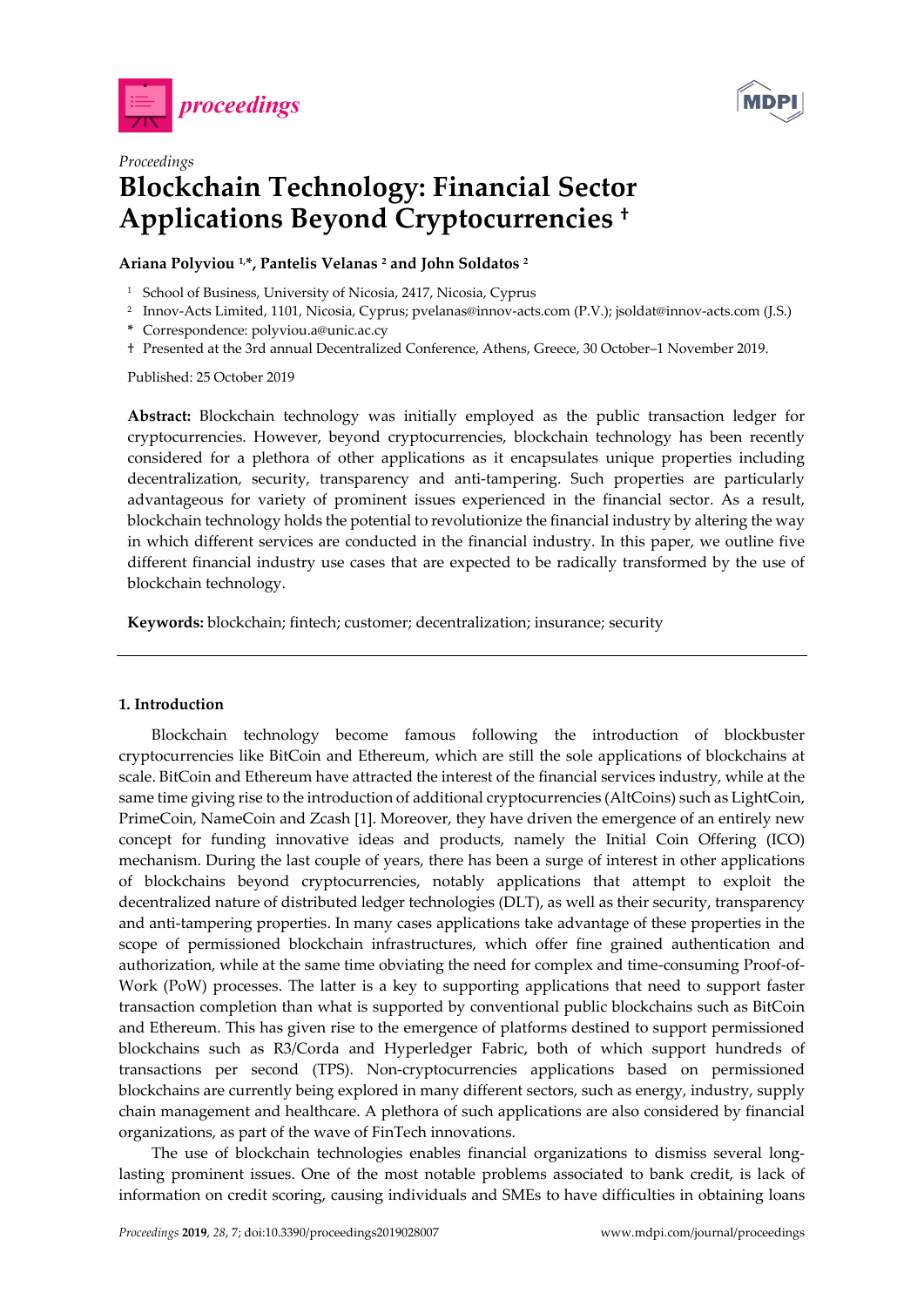by financial institutions [2]. Due to lack of sufficient and accurate information, financial institutions are also struggling to conduct accurate customer profiling such that they can efficiently conduct product differentiation and personalization [3]. Along the same lines, insurance products offered by financial institutions encapsulate a complex insurance claims process, requiring the involvement of numerous stakeholders before the finalization and payment of a claim. Finally, existing critical infrastructures that facilitate the majority of the transactions of financial organizations are primary targets for cyber-attacks.

Reflecting in the above-mentioned issues, in this paper, we exhibit five different use cases in which blockchain technology are likely to gain considerable momentum in the years of come, reshaping the financial sector.

# **2. Five Blockchain Use Cases in the Financial Sector**

## *2.1. Know Your Customer (KYC) and Know Your Business (KYB)*

All financial organizations initiate KYC and KYB processes whenever they on-board a customer. As part of these process, the customer is identified and verified against applicable laws and rules set by regulators at national and international level (e.g., Central Banks, Banking Associations, Securities and Futures Commissions). Moreover, an initial profile for the retail or corporate customer is offered, as means of personalizing service offerings. The KYC/KYB process is dynamic, as both customer information and applicable regulations evolve over time, which makes the process of updating profiles and relevant documentation quite challenging. Furthermore, customers are typically required to provide a batch of documents each time they are on-boarded by a financial institution. To alleviate this need, customer documentation can be maintained centrally by an authority (e.g., a regulator or state organization). This is however a solution vulnerable to cyber-attacks and data breaches.

Blockchain solutions can alleviate the above listed challenges, through decentralizing and securing the KYC process. In particular, by keeping customer data in a distributed ledger, blockchain participants will be able to update customer information as needed, while being able to access an upto-date picture of the customer's profile at all times. In this context, blockchain solutions offer some significant advantages, such as:

- **Decentralization:** Customer records are stored in a decentralized fashion, which reduces the data protection and cyber-crime risks of centralized storage. Apart for increased security, decentralization boosts consistency in the recorded KYC/KYB information.
- **Improved Privacy Control:** Customer information is no longer handled by a single trusted third party. Rather it is processed by decentralized applications such as smart contracts. The latter contracts handle customers' data on behalf of the entire financial ecosystem. Furthermore, access to customer information for KYC (or other) purposes can occur only following the customer's consent, which provides a sound basis for fine-grained privacy control.
- **Immutability:** Once recorded in the blockchain customer information stays forever and cannot be changed. This enables accurate tracking of customer information at all times and based on information available to all financial institutions that participate in the blockchain. However, there may be a needed for erasing customer information following a customer's account closure, in which case customers are entitled to enjoy the "right to be forgotten" one of the core principles of the GDPR (General Data Protection Regulation). Despite an on-going debate about how this principle could be supported on blockchain data, stakeholders seem to be converging on a solution. We will be analyzing ways for ensuring GDPR compliance in a blockchain in future posts.

## *2.2. Credit Risk Scoring for SMEs*

Nowadays, most banks consider Small Medium Enterprises (SMEs) as high-risk customers. This holds not only for very small enterprises (e.g., micro SMEs and startups), but for bigger and wealthier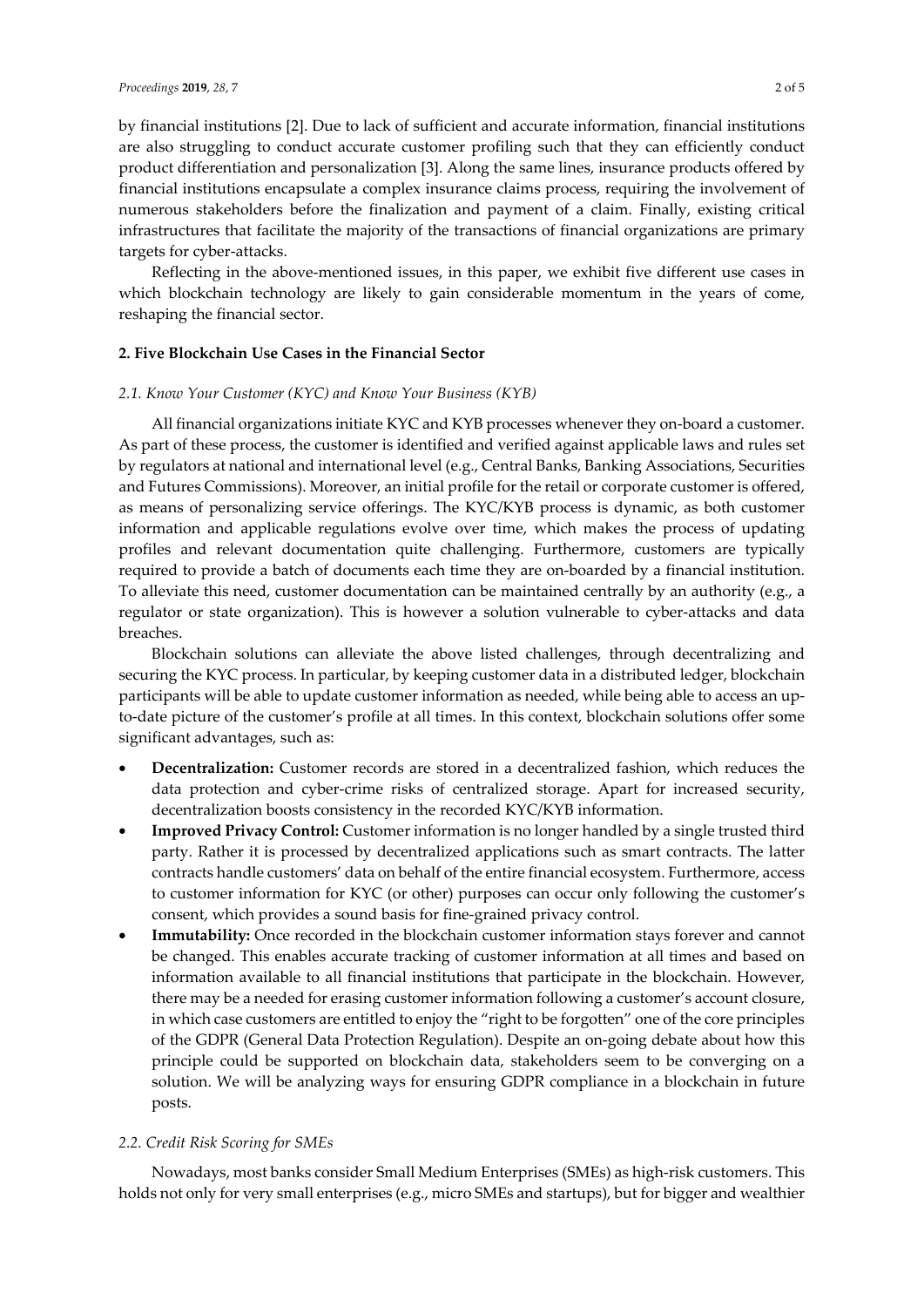#### *Proceedings* **2019**, *28*, 7 3 of 5

SMEs as well. It is largely a consequence of stricter regulations (e.g., liquidity rules) that have been introduced following the financial crisis of 2008 (e.g., Basel III), but also a matter of shrinking returns on equity that have made SME lending even more challenging. In this context, banks require novel approaches to credit scoring of SMEs, beyond the use of their conventional finance and accounting data (e.g., P&L balance sheets). Such approaches could leverage the ability to share data across banks, but also the possibility of taking advantage of vast amounts of alternative data (e.g., data from social media, news and other internet sources).

Blockchain technologies enable the secure sharing of credit scoring information from multiple parties (e.g., banks and credit risk assessment organizations). Each participating organization contribute information that can be used for assessing the reliability of SMEs, as a means of facilitating lending decisions. The approach is decentralized, which reduces the information of credit risk scoring information being compromised. Moreover, credit risk scoring is performed without exposing sensitive data. Note that the value of such a blockchain increases with the number of participants to it, but also based on the volume and the value of the information that they contribute. The more banks that collaborate as part of such a blockchain, the more accurate the credit risk assessments.

There are already startups that provide blockchain-based solutions for credit scoring. One example is Bloom, which provide decentralized credit scoring based on Ethereum and the IPFS (InterPlanetary File System), which provides the means for storing hypermedia in a distributed file system. Likewise, PayPie provides a credit risk assessment service based on blockchain accounting, which enables trust and transparency on the basis of a unique Credit Risk Assessment Score.

## *2.3. Customer Profile Management and Product Personalization*

Similar to KYC and credit risk scoring use cases, blockchain technologies can enable much more accurate, secure and privacy friendly profiling of both consumers (i.e., retail customers) and businesses. In most cases customers maintain accounts and other banking products in several banks and financial institutions. Each of these institutions profiles customers based on its own (partial) view of their profile. Data may be held across multiple financial institutions and multiple platforms beyond financial institutions such as social media. Much better profiling is possible by combining profiling data, including data from different account types, relationship data between customers (e.g., family, business), structured and unstructured data (e.g., pictures).

A blockchain infrastructure could enable the secure sharing of such data across institutions, while lowering the trust barriers for them to share their customer data. Moreover, a blockchain infrastructure could facilitate the management of the customers' consent to share this data. Based on a more accurate customer profile, financial institutions will be able to perform customer centric analytics and to tailored products and services to the customers' needs. Some prominent examples include the development of personalized asset management recommendations and the construction of personalized investment portfolios, the individualization of retail banking products and more.

Customer profiling is certainly relevant to the KYC/KYB processes outlined above, as KYC provide the means for bootstrapping the construction of customers' profiles. Nevertheless, it goes beyond KYC, as it can benefit from the provision of more customer data, that the customer opts to provide in order to enjoy more personalized products. In this direction, blockchain infrastructures can serve as a basis for establishing personal data markets, where customers provide access to their data in exchange of roper incentives provided by the financial institutions.

#### *2.4. Insurance Claims Management*

The insurance sector is very closely affiliated to the finance sector, as many financial institutions offer insurance services as well. Blockchains provide some compelling value propositions for insurance as use cases. As a prominent example, they are an excellent vehicle for expediting the tedious process of insurance claims management. Indeed, claims processing is nowadays a very lengthy and complicated process, which requires the participation of several stakeholders and intermediaries prior to considering a claim request final and proceeding with its payment. Blockchains can ease this process based on the integration of all stakeholders around a distributed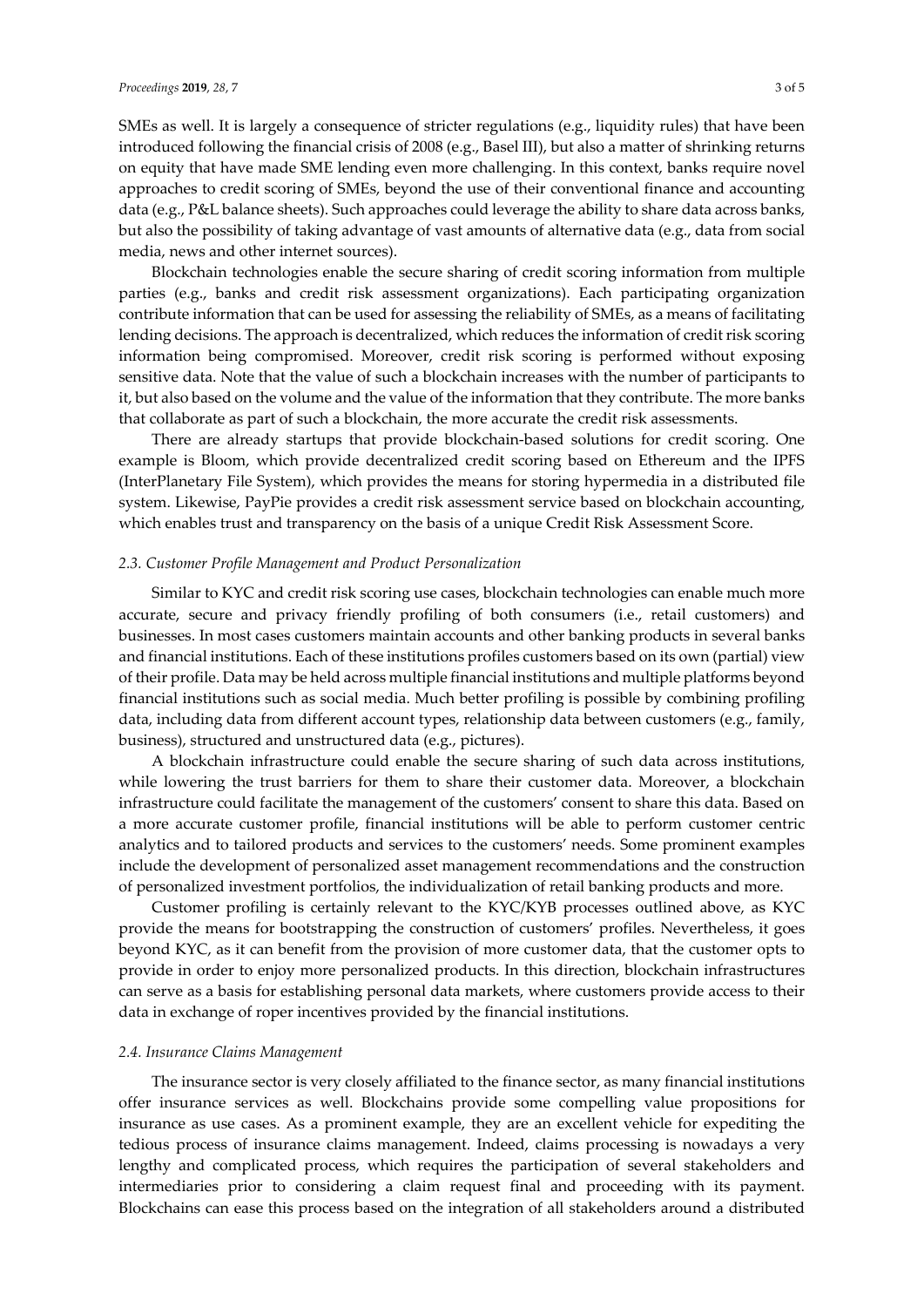ledger infrastructure and the implementation of smart contracts for realizing all checks and verifications. Specifically, a smart contract can automatically and securely perform all the steps needed in the claims processing process, including calculation and validation of the amount to be paid. Furthermore, by sharing customer information on the blockchain (e.g., as part of the KYC process) it is also possible to implement smart contracts that perform checks for fraudulent transactions and claims. There are many ways for enriching this process and making it more robust and reliable, such as the inclusion of multimedia information (e.g., photos, videos) taken at the point of an accident, in the case of vehicle insurance. The process might also be enriched by classifying the driver before the insurance contract is released. This might incorporate the communication of driver's performance assessment score that can be achieved through the use of a wide variety of vehicle data including acceleration, steering drive, speed and brake patterns.

### *2.5. Collaborative Security in the Financial Services Chain*

Financial services organizations engage in several collaborative processes across the financial services value chain. For instance, SWIFT transactions involve two or more institutions in their processing and completion. The critical infrastructures that underpin these transactions are primary attack targets for cyber-criminals. Despite the increased investments of financial institutions in security, the critical infrastructures of financial organizations, remain vulnerable. Recent security attacks against financial services critical infrastructures provide a tangible evidence of this. For example, in February 2016, a fraudulent SWIFT transactions cyber-attack resulted in \$81 million being stolen from the Bangladesh Central Bank [4]. Likewise, the famous "Wannacry" ransomware attacked financial institutions and reaffirmed that the financial services industry is a primary target for cyber criminals [5]. To alleviate such attacks financial institutions had better collaborate and share information about the security of their infrastructures that support the collaborative processes of the financial services supply chain. The exchange of security information across collaborating stakeholders of the financial services value chain can be a foundation for security collaboration in the relevant supply chain.

Blockchain technologies facilitates financial organizations in sharing such information, including cyber-security and physical security information [6]. The use of a distributed ledger enables the trustful sharing of data, as means of facilitating security experts' collaboration. In a blockchain all different parties that engage in a supply chain process can participate, which enhances the accuracy and richness of the information, along with the overall credibility of the process. Thus, information about various physical and cyber security systems of financial organizations can be centrally acquired, processed and shared with other financial services parties included in the value chain. Such information is not limited to attacks and threats, but in might encapsulate other relevant forms of security information for the financial sector including assets and services. As a result, beyond facilitating the exchange of information between financial organizations, blockchain technology will also contribute to the implementation of a collaborative risk assessment mechanism across institutions.

# **3. Conclusions**

Blockchain enthusiasts believe that these use cases are likely to become mainstream in the financial sector within the next decade. They also present other use cases in the areas of investment banking and securities, which are already very well served by the Corda/R3 platform. On the other hand, there are also conservative voices that remind us of overhyped technologies and of the fact that cryptocurrencies (such as BitCoin) are up-to-date the only large scale applications of blockchains. What will happen in the medium and long term remains to be seen. For the time being, the listed blockchain use cases provide fertile ground for innovators in the financial sector, including FinTech and InsurTech enterprises.

**Acknowledgments:** Part of this work has been carried out in the scope of the INFINITECH project (contract number 856632), which is co-funded by the European Commission in the scope of its H2020 program. The authors acknowledge valuable help and contributions from all partners of the project. Moreover, the use case